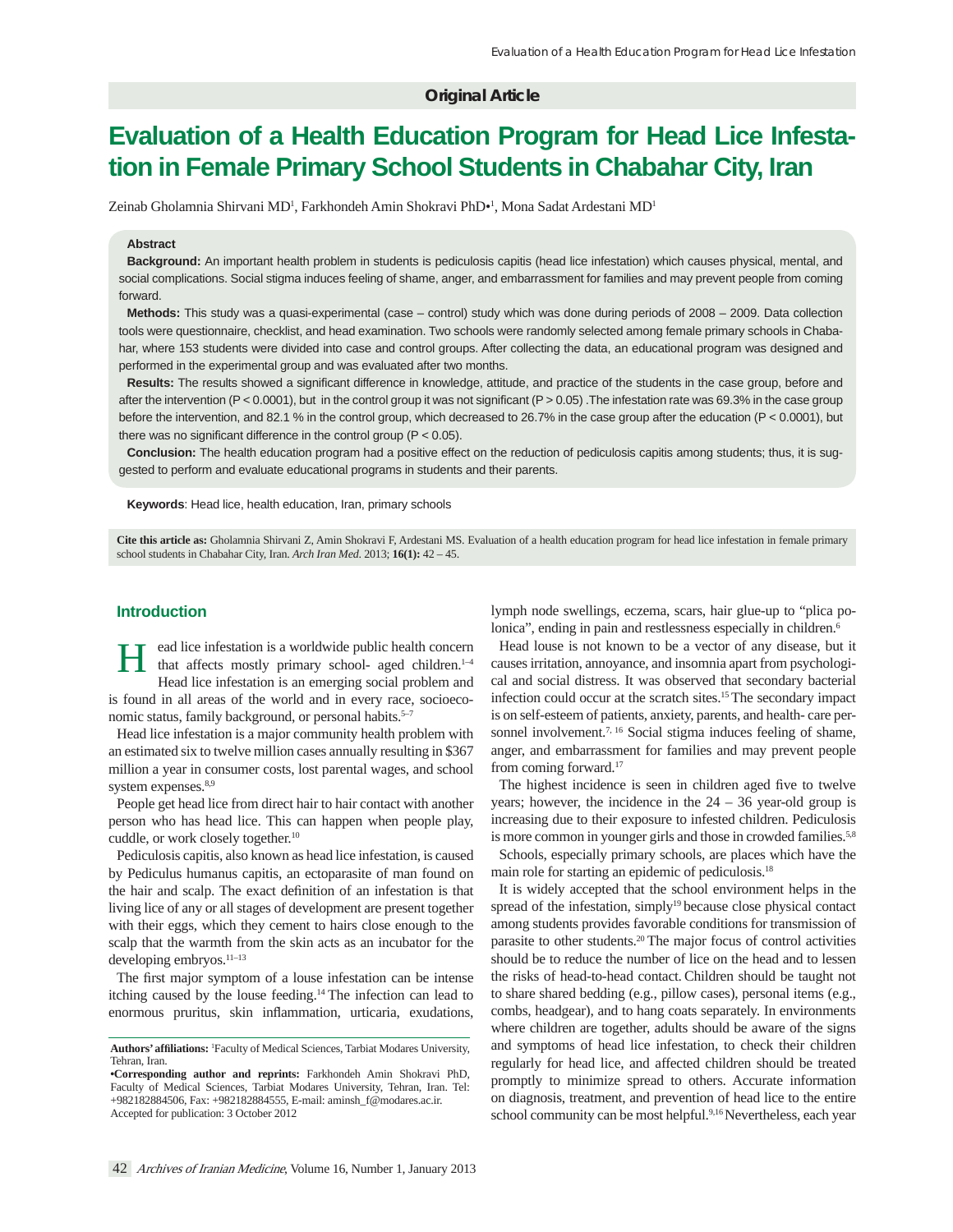numerous cases of pediculosis occur worldwide, and little work has been performed to evaluate the understanding, opinions, and actions of populations regarding head lice. $2<sup>1</sup>$ 

According to report of health and treatment centers of Chabahar, the prevalence of head lice infestation is 50% in female schools in this city.<sup>22</sup>

Therefore, it is necessary to find the risk factors of the infection in order to understand how to control or decrease infection in students, considering the important role of health education in reduction of parasitic infections. The aim of this study was to evaluate the effect of a designed health education program on knowledge, attitude, and practice about head lice infestation and estimation of pediculosis capitis rate among female elementary students in Chabahar during periods of 2008 – 2009.

### **Materials and Methods**

This study was a quasi- experimental (case – control) study. Two schools were randomly selected among female primary schools in Chabahar, where 153 students were divided into case and control groups (75 and 78 in the case and control groups, respectively). The children and their families were living under similar cultural and social conditions; the two groups had no significant differences in demographic, social, and cultural variables  $(P < 0.05)$ .

Data were collected at baseline via questionnaire, checklist, and head examination. Validity and reliability of the questionnaire was confirmed through content validity and test-retest reliability. Cronbach's alpha was obtained 0.83. The best way for diagnosis of pediculosis capitis is finding alive louse or nymph or viable egg in the scalp hair.23

Pediculosis capitis was diagnosed by visual inspection of the scalp. Inspection was carried out by dividing the scalp into four sections with rat-tail comb in a well- lighted area for about three to five minutes by trained experts.

After determining the knowledge, attitude, and practice scores about head lice infestation and estimating head lice infestation rate in students, an educational intervention was implemented in the case group and their mothers separately. Nine educational sessions were conducted by cooperation of health educator, school nurse, and the teacher. Health education outlines generally included louse characteristics, transmission ways, symptoms, signs, complications, preventing methods, and treating of head louse infestation. The educational materials and methods consisted of poster, pamphlet and written educational material, lectures, role playing, demonstration, and face to face interviews. In the control group no intervention was performed. Data were collected again two months later through the same tools that were applied at baseline. Data analysis was conducted by using chi-square, Mann – Whitney, Wilcoxon, and McNemar tests ( $P \le 0.05$ ).

#### **Results**

The results showed that there were significant differences between the knowledge, attitude, and practice scores concerning head lice in festation in pre- and post- educational intervention in the case group, but there were no significant differences in the control group.

Only 1.3% in the case group had good knowledge of head lice before the intervention; however, this rate was increased to 85.3% after the intervention  $(P < 0.0001$ , Wilcoxon = -7.77, Table 1).

Table1. Percentage of knowledge scores of head lice in both groups before and after the implementation of the health education program.

|                | <b>Before</b> |               |      | After  |               |      |
|----------------|---------------|---------------|------|--------|---------------|------|
| Groups         | Little        | <b>Medium</b> | Good | Little | <b>Medium</b> | Good |
| Case           | 50.7          | 48            | 13   | 0.0    | 14.7          | 85.3 |
| <b>Control</b> | 51.3          | 44.9          | 3.8  | 43.6   | 51.3          | 5.1  |

In the control group, 3.8% had good knowledge of head louse before the intervention, which did not change significantly after the intervention ( $P = 0.09$ , Wilcoxon = -1.698, Table 1).

Out of all the students only 5.3% in the case group agreed with prevention and treatment of infestation before the educational intervention while the rate was increased to 78.8% after the intervention  $(P < 0.0001$ , Wilcoxon =  $-7.473$ , Table 2).

In the control group, 5.1% had favorable attitude to head lice control before the educational intervention; however, there was no significant difference after the intervention ( $P = 0.83$ , Wilcoxon = -1.732 Table 2).

**Table 2.** Percentage of attitude scores of head lice in both groups before and after the implementation of the health education program

| <b>Before</b> |                         |      | After |                  |      |       |
|---------------|-------------------------|------|-------|------------------|------|-------|
|               | Groups Disagree No Idea |      | Agree | Disagree No Idea |      | Agree |
| Case          | 40                      | 54.7 | 5.3   |                  | 13.3 | 78.8  |
| Control       | 38.5                    | 56.4 | 51    | 35.9             | 577  | 6.4   |

In the experimental group, only 6.7% had good practice about the control of head louse and performed personal hygiene (bathing, combing and so on) before the intervention, while 93.3% after the educational intervention practiced well (P < 0.0001, Wil $coson = -7.379$ , Table 3).

**Table 3.** Percentage of practice scores of head lice in both groups before and after the implementation of the health education program

| Groups- | <b>Before</b> |               |      | After  |               |      |
|---------|---------------|---------------|------|--------|---------------|------|
|         | Little        | <b>Medium</b> | Good | Little | <b>Medium</b> | Good |
| Case    | 573           | 36            | 6.7  | 0.0    | 6.7           | 93.3 |
| Control | 56.4          | 38.5          | 5.1  | 53.9   | 41            | 5.1  |

In the control group, only 5.1% had good practice about the control of head louse before the intervention; there was no significant change after the intervention ( $P = 0.157$ , Wilcoxon = -1.414, Table 3).

Pediculosis capitis was estimated 69.3% and 82.1% in the case and control groups, respectively before performing health education program. Rate of head lice infestation decreased to 26.7% in the experimental group after the intervention  $(P < 0.0001$ , Table 4), but McNemar test showed no remarkable difference in the control group ( $P = 0.146$ , Table 4).

**Table 4.** Frequency and percentage of infected students in both groups before and after the implementation of the health education program

| Groups         |               | <b>Before</b> | After         |         |  |
|----------------|---------------|---------------|---------------|---------|--|
|                | <b>Number</b> | Percent       | <b>Number</b> | Percent |  |
| Case           | 52            | 69.3          | 20            | 26.7    |  |
| <b>Control</b> | 64            | 82.1          | 58            | 74 4    |  |

# **Discussion**

Pediculosis capitis is a common and growing problem for el-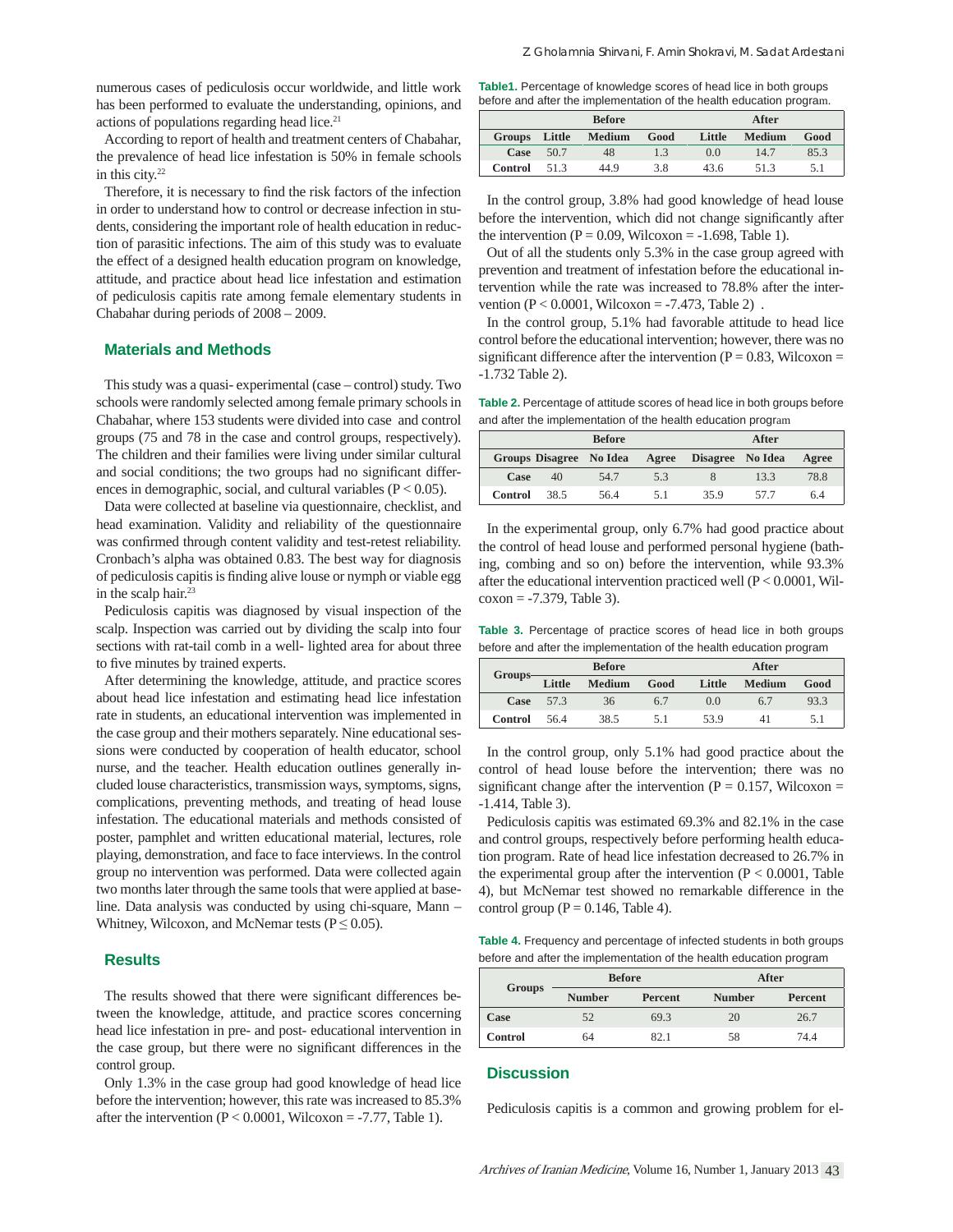ementary school- age students and their care taker.<sup>23</sup> Head lice infestation was observed to be a common condition among primary school children and, as has also been documented by others,  $4.7$  students miss many days from school and nurses spend many hours screening for lice.<sup>9</sup>

Despite the use of powerful insecticides and the prodigious efforts of parents and health providers, successful control of head louse infestations remains unattainable in most countries. The main reasons for ineffective control of head lice are lack of knowledge and negative attitude about control and prevention of head lice, incorrect use of pediculicides, use of alternative remedies and methods for which efficacy has not been clinically proven, development of resistance to insecticides, improper attention to possible fomite transmission, difficulty in diagnosing head lice infestations, and embarrassment and social stigma that prevent reporting. In fact these problems mostly refer to inadequate health education and cultural poverty.<sup>24,25</sup>

Considering the high prevalence of pediculosis capitis (50%) among girl students in Chabahar City in Iran, <sup>22</sup> the present study was designed to reduce the infection. Prevention and control of head louse is an important health issue. Moreover, this title was distinguished as a research priority in this city with the high rate of head lice infestation.

The compiled health education intervention had a positive effect on the knowledge, attitude, and practice in the students concerning head lice which finally led to reduction of the infection in children.

Promotion of knowledge about pediculosis capitis was attributed to applying simple and understandable instructional material and relevant educational methods. Also, repetition and reinforcement of health education sessions through teachers was helpful. This finding was compatible with other investigations.<sup>26</sup>

Using informed and native instructor and conformity of health education program with culture and traits of students influenced positively on attitude about prevention and control of infection. Similar results were found in other studies.27–29

Health education program improved behavior concerning prevention and treatment of head lice due to using practical educational methods (e.g., Role Playing, and demonstration) and engaging mothers in educational process. Good practice led to decrease of infestation. The infestation rate was 69.3% and 82.1% in the case and control groups, respectively in pre- educational program which decreased to 26.7% and 74.4% in the case and control groups, respectively after the intervention. Meanwhile, the reduction in the case group was statistically significant  $(P < 0.0001)$ , but there was no significant difference in the control group ( $P > 0.05$ ). Likewise, other studies indicated the same results. $30,31$ 

Therefore, health education about ways of transmission, methods of prevention, personal hygiene, and providing suitable healthy living place for them is important to decrease head louse infection in pupils. Also, it is useful to apply an effective educational strategy (engaging students, their mothers, and teachers in health education program coupled with simple and suitable materials and methods) in order to effect on knowledge, attitude, and practice concerning head lice infestation.

#### **Acknowledgments**

*This study was supported by Tarbiat Modares University .We would like to thank Dr. Shahrokh Izadi , Dr. Niknami , Dr. Heidar-*

*nia , Dr. Kazemnezhad , Dr. Ghofranipour, and Dr. Zareban who helped us in conducting this study.*

#### **References**

- 1. Hodjati MH, Mousavi NM. Head lice infestation in school children of a low socioeconomic area of Tabriz City, Iran. *AJB*. 2008; **7(13):** 2292 – 2294.
- 2. Feldmeier H. Diagnosis of Head Lice Infestations: An Evidence-Based Review. *TODJ*. 2010; **4:** 69 – 71.
- 3. Heukelbach J, Fabíola AS, Speare R. A new shampoo based on neem (Azadirachta indica) is highly effective against head lice in vitro. *Parasitol Res*. 2006; **99:** 353 – 356.
- 4. Hunter JA, Barker SC. Susceptibility of head lice (Pediculus humanus capitis) to pediculicides in Australia. *Parasitol Res*. 2003; **90:** 476 – 478.
- 5. Fathy AG, Semmler M. Efficacy of neem seed extract shampoo on head lice of naturally infected humans in Egypt. *Parasitol Res*. 2007; **100:** 329 – 332.
- 6. Fathy AG, Semmler M, Al-Rasheid Kh, Klimpel S, Mehlhorn H. Comparative in vitro tests on the efficacy and safety of 13 anti-headlice products. *Parasitol Res*. 2010; **106:** 423 – 429.
- 7. Frankowski BL, Joseph A, Bocchini Jr**.** The council on school health and committee on infectious diseases. Clinical Report—Head Lice. *Pediatrics.* 2010; **126(2):** 45 – 47.
- 8. Clore ER, Longyear LA. Comprehensive pediculosis screening programs for elementary schools. *J Sch Hlth*. 2000; **60:** 212 – 214.
- 9. Frankowski BL, Leonard B. Committee on School Health and Committee on Infectious Diseases**.** Head Lice**.** *Pediatrics.* 2002; **110:** 638.
- 10. Speare R. Treating and controlling head lice. State Government of Victoria, 50 Lonsdale Street, Melbourne; 2010: 468.
- 11. Burgess I. Current treatments for pediculosis capitis. *Current Opinion in Infectious Diseases*. 2009; **22:** 131 – 136.
- 12. Mahmud S, Pappas G, Hadden W. Prevalence of head lice and hygiene practices among women over twelve years of age in Sindh, Balochistan, and North West Frontier Province: National Health Survey of Pakistan. *Parasites & Vectors*. 2011; **4:**11.
- 13. Shayeghi M, Paksa1 A, Salimabadi Y, Sanei Dehkoordi A, Ahmadi A, Eshaghi M, et al. Epidemiology of Head Lice Infestation in Primary School Pupils, in Khajeh City, East Azerbaijan Province, Iran. *Iranian J Arthropod-Borne Dis*. 2010; **4(1):** 42 – 46.
- 14. Alempoor Salemi J, Shayeghi N, Akbarzadeh K, Basseri H, Ebrahimi B, Rafinezhad J, et al. Some aspects of head lice infestation in Iranshahr areas. *Irania J Pub Hlth*. 2003; **32:** 60 – 63.
- 15. Maynard E. Head louse infection: a health promotion activity. *J Chi Hlth Care*. 2001; **5:**117 – 122.
- 16. Michigan Head Lice Manual. *A comprehensive guide to identify, treat, manage, and prevent head lice.* Michigan Department of Community Health; 2004.
- 17. Farzin Nia B, Hanafi Bojd AA, Raeis Karami SR, Jafari T. Epidemiology of Pediculosis Capitis in female primary school pupils, Qom. *HMJ*. 2004; **8:**103 – 108.
- 18. Khokar A. A study of pediculosis capitis among primary school children in Dehli. *Indian J Med Sci.* 2002; **56:** 449 – 452.
- 19. Davari B, Yaghmaei R. Prevalence of head lice and its related factors in the primary school students in Sanandaj. *SJKU*. 2005; **10:** 39 – 45.
- 20. Silva L, Aguiar Alencar R, Goulart Madeira N. Survey assessment of parental perceptions regarding head lice. *Int J Dermatol*. 2008; **47:**  $249 - 255$ .
- 21. Alexandre KC ,Justine HS. Pediculosis Capitis. *Ped Hlth Care*. 2005; **19:** 369 – 373.
- Statistical report of prevalence of head lice infestation in Chabahar. Health and treatment centers of Chabahar. 2008.
- 23. Wanda Lynne C. *Development of an educational tool for pediculosis.* Wilmington College Division of Nursing (Delware): 2005; **69:** AAT1431207.
- 24. Mumcuoglu K, Gilead L, Ingber A. New insights in pediculosis capitis and scabies. *Expert Review of Dermatology*. 2009; **4:** 285 – 302.
- 25. Pourbabab R, Moshkbide Haghighi M, Habibi pour R, Mirzanezhad MA. Survey of prevalence of pediculosis among primary school students of Guilan Province in the school year of 2002 – 3. *JGUMS*. 2005; **13:** 15 – 23.
- 26. Bachok N, Nordin RB, Awang CW, Noor AI, Naing L. Health educatoin necessary to control head lice infestation in primary school children. *Int Med J*. 2006; **13:** 19 – 23.